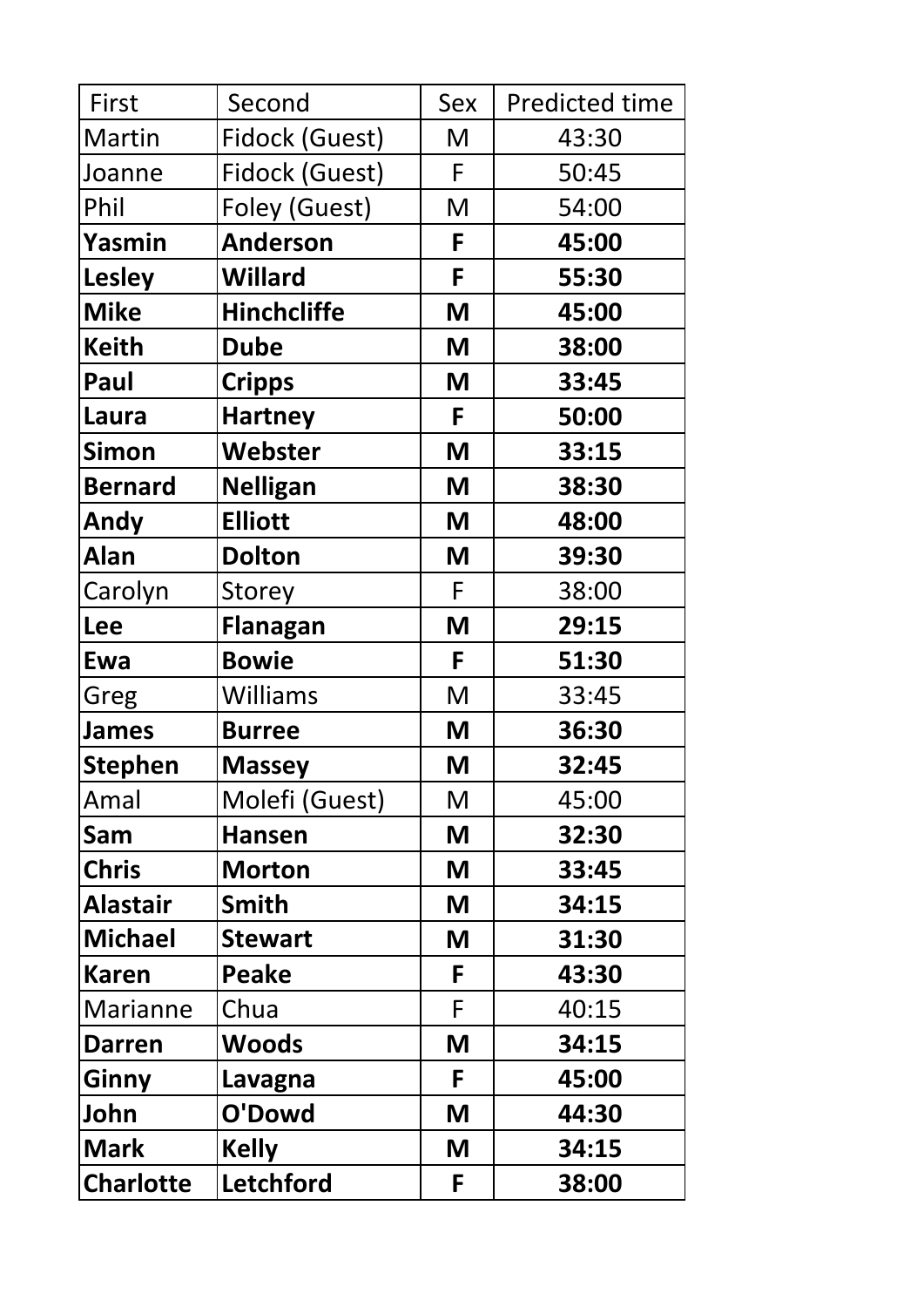| Gareth          | <b>Phillips</b>       | M | 44:00 |
|-----------------|-----------------------|---|-------|
| <b>Alfonso</b>  | <b>Marcovecchio</b>   | M | 39:00 |
| <b>Karim</b>    | <b>Akhtar</b>         | M | 40:00 |
| Peter           | Johnson               | Μ | 34:45 |
| <b>Sandra</b>   | <b>Francis</b>        | F | 51:00 |
| Tom             | Littlewood            | M | 41:45 |
| <b>Camilla</b>  | <b>Talbot</b>         | F | 40:15 |
| <b>Nadine</b>   | <b>Pryce</b>          | F | 40:45 |
| <b>Michelle</b> | <b>Klein</b>          | F | 50:45 |
| <b>Terence</b>  | <b>Buxton</b>         | M | 40:00 |
| Chris           | <b>Taylor (Guest)</b> | M | 50:00 |
| <b>Neil</b>     | McDonough             | M | 43:30 |
| <b>Nick</b>     | <b>Fiander</b>        | M | 39:30 |
|                 |                       |   |       |
|                 |                       |   |       |
|                 |                       |   |       |
|                 |                       |   |       |
|                 |                       |   |       |
|                 |                       |   |       |
|                 |                       |   |       |
|                 |                       |   |       |
|                 |                       |   |       |
|                 |                       |   |       |
|                 |                       |   |       |
|                 |                       |   |       |
|                 |                       |   |       |
|                 |                       |   |       |
|                 |                       |   |       |
|                 |                       |   |       |
|                 |                       |   |       |
|                 |                       |   |       |
|                 |                       |   |       |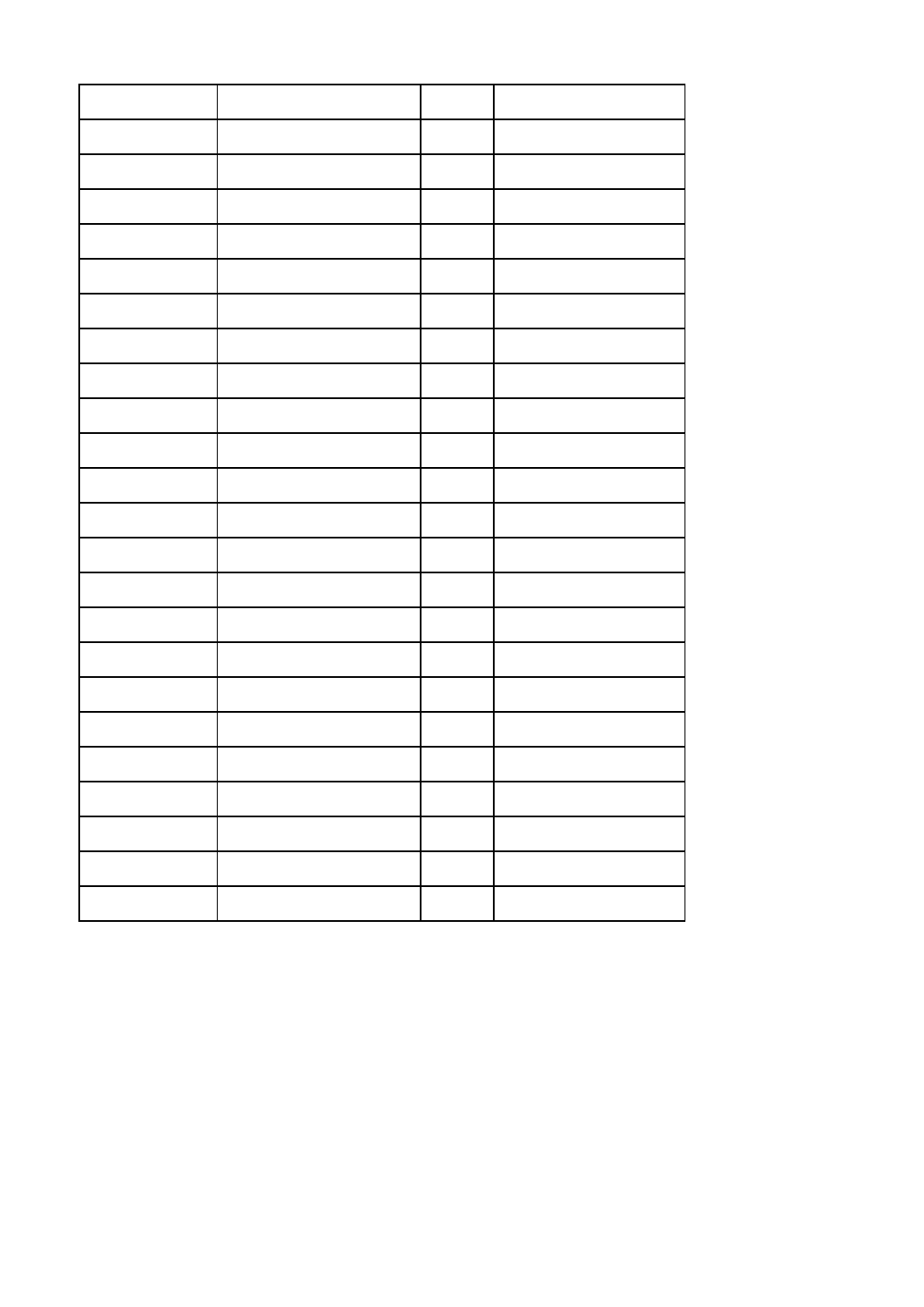| <b>Actual time</b> | <b>Position</b> |
|--------------------|-----------------|
| 34:22              |                 |
| 46:59              |                 |
| 50:35              |                 |
| 43:04              | 1               |
| 53:43              | $\overline{2}$  |
| 44:23              | 3               |
| 37:55              | 4               |
| 34:02              | 5               |
| 50:20              | 6               |
| 33:37              | 7               |
| 38:53              | 8               |
| 48:25              | 9               |
| 40:02              | 10              |
| 38:33              |                 |
| 29:53              | 11              |
| 52:08              | 12              |
| 34:24              |                 |
| 37:16              | 13              |
| 33:32              | 14              |
| 45:52              |                 |
| 33:25              | 15              |
| 34:41              | 16              |
| 35:15              | 17              |
| 32:40              | 18              |
| 44:41              | 19              |
| 41:43              |                 |
| 35:48              | 20              |
| 46:40              | 21              |
| 46:13              | 22              |
| 36:00              | 23              |
| 39:53              | 24              |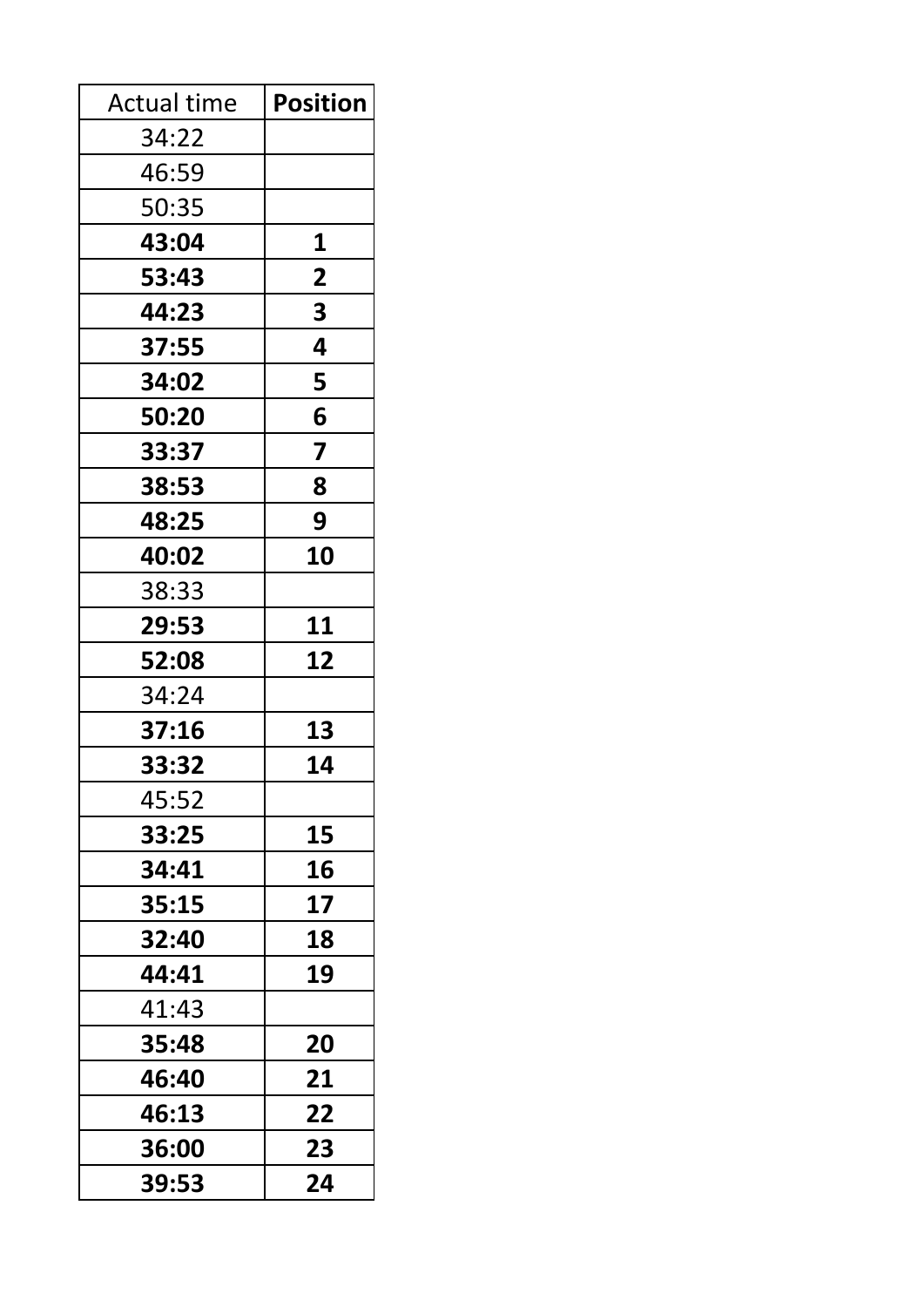| 45:58    | 25 |
|----------|----|
| 41:02    | 26 |
| 42:27    | 27 |
| 37:29    | 28 |
| 54:28    | 29 |
| 45:23    | 30 |
| 44:01    | 31 |
| 44:47    | 32 |
| 56:55    | 33 |
| 46:47    |    |
| 01:00:32 |    |
| DNF      |    |
| DNF      |    |